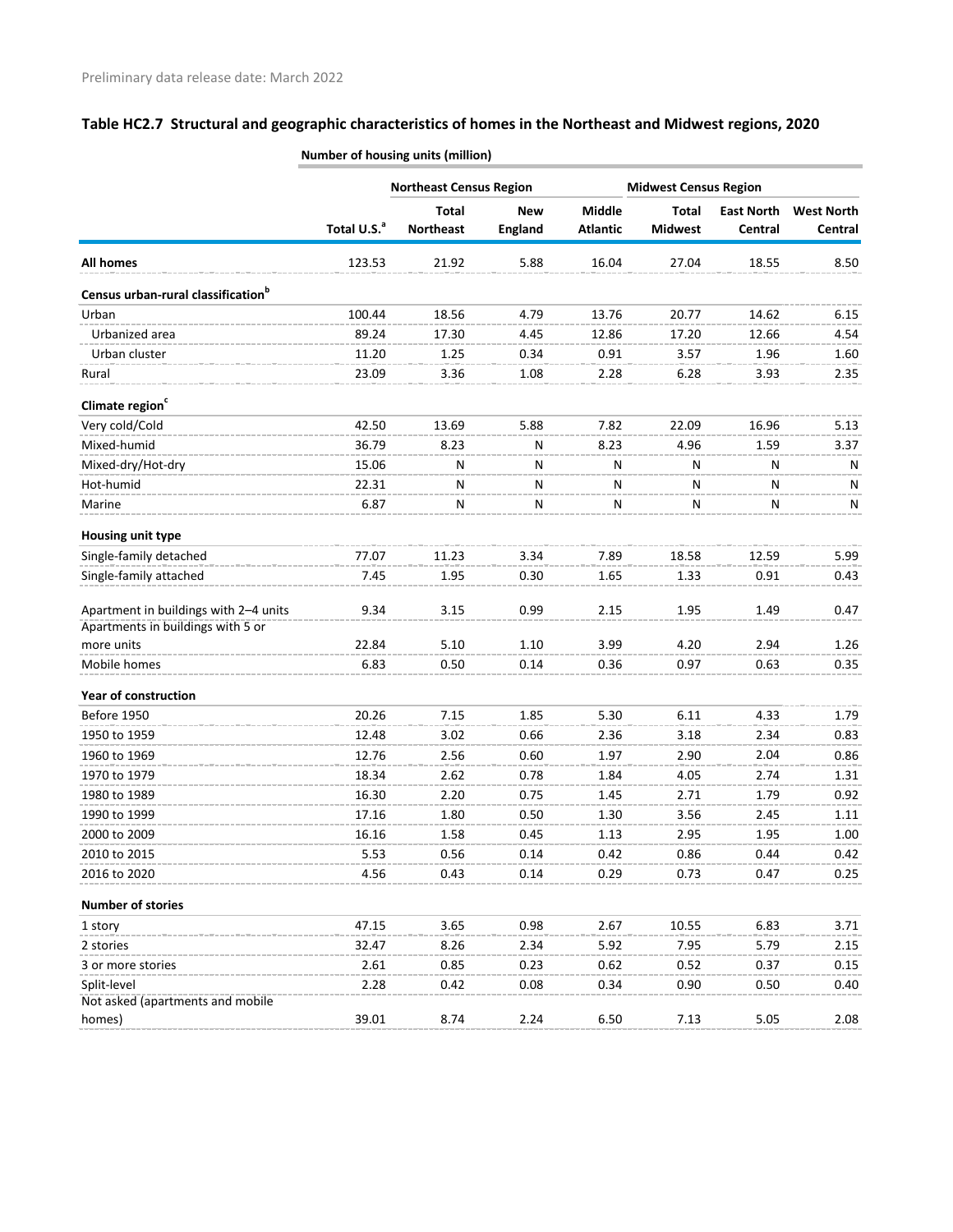|                                                       | <b>Northeast Census Region</b> |                                  |                              |                                  | <b>Midwest Census Region</b>   |                              |                              |  |
|-------------------------------------------------------|--------------------------------|----------------------------------|------------------------------|----------------------------------|--------------------------------|------------------------------|------------------------------|--|
|                                                       | Total U.S. <sup>a</sup>        | <b>Total</b><br><b>Northeast</b> | <b>New</b><br><b>England</b> | <b>Middle</b><br><b>Atlantic</b> | <b>Total</b><br><b>Midwest</b> | <b>East North</b><br>Central | <b>West North</b><br>Central |  |
| <b>All homes</b>                                      | 123.53                         | 21.92                            | 5.88                         | 16.04                            | 27.04                          | 18.55                        | 8.50                         |  |
| Major outside wall construction                       |                                |                                  |                              |                                  |                                |                              |                              |  |
| Siding (aluminum, fiber cement, vinyl,                |                                |                                  |                              |                                  |                                |                              |                              |  |
| or steel)                                             | 45.44                          | 10.16                            | 2.94                         | 7.22                             | 14.83                          | 10.02                        | 4.81                         |  |
| <b>Brick</b>                                          | 33.37                          | 6.17                             | 0.73                         | 5.45                             | 7.32                           | 5.90                         | 1.42                         |  |
| Wood                                                  | 18.80                          | 3.26                             | 1.73                         | 1.53                             | 3.11                           | 1.63                         | 1.47                         |  |
| Stucco                                                | 15.65                          | 0.58                             | 0.05                         | 0.53                             | 0.64                           | 0.17                         | 0.47                         |  |
| Concrete block                                        | 6.42                           | 0.70                             | 0.06                         | 0.64                             | 0.49                           | 0.40                         | 0.09                         |  |
| Shingle (composition)                                 | 1.89                           | 0.65                             | 0.31                         | 0.34                             | 0.32                           | 0.16                         | 0.16                         |  |
| Stone                                                 | 1.46                           | 0.32                             | Q                            | 0.29                             | 0.24                           | 0.18                         | 0.06                         |  |
| Some other material                                   | 0.50                           | 0.08                             | Q                            | Q                                | 0.10                           | Q                            | Q                            |  |
| <b>Major roofing material</b>                         |                                |                                  |                              |                                  |                                |                              |                              |  |
| Shingles (composition or asphalt)                     | 76.03                          | 12.56                            | 3.76                         | 8.80                             | 19.79                          | 13.54                        | 6.25                         |  |
| Metal                                                 | 9.69                           | 1.25                             | 0.27                         | 0.98                             | 1.56                           | 0.97                         | 0.59                         |  |
| Wood shingles or shakes                               | 5.19                           | 1.46                             | 0.36                         | 1.10                             | 0.66                           | 0.44                         | 0.22                         |  |
| Ceramic or clay tiles                                 | 4.89                           | 0.70                             | 0.22                         | 0.48                             | 0.27                           | 0.23                         | Q                            |  |
| Concrete tiles                                        | 2.14                           | 0.12                             | $\mathsf Q$                  | 0.11                             | $\mathsf Q$                    | Q                            | $\mathsf Q$                  |  |
| Slate or synthetic slate                              | 1.49                           | 0.50                             | 0.12                         | 0.38                             | 0.36                           | 0.30                         | 0.07                         |  |
| Some other material                                   | 1.26                           | 0.24                             | 0.04                         | 0.20                             | 0.10                           | Q                            | Q                            |  |
| Not asked (apartments in buildings                    |                                |                                  |                              |                                  |                                |                              |                              |  |
| with 5 or more units)                                 | 22.84                          | 5.10                             | 1.10                         | 3.99                             | 4.20                           | 2.94                         | 1.26                         |  |
| <b>Total number of rooms (excluding</b><br>bathrooms) |                                |                                  |                              |                                  |                                |                              |                              |  |
| $1$ or $2$                                            | 4.59                           | 1.09                             | 0.28                         | 0.81                             | 0.74                           | 0.54                         | 0.21                         |  |
| 3                                                     | 8.73                           | 2.21                             | 0.49                         | 1.71                             | 1.75                           | 1.23                         | 0.51                         |  |
| 4                                                     | 15.95                          | 3.17                             | 0.82                         | 2.35                             | 3.13                           | 2.18                         | 0.96                         |  |
| 5                                                     | 19.54                          | 3.19                             | 0.84                         | 2.35                             | 4.18                           | 2.89                         | 1.30                         |  |
| 6                                                     | 22.10                          | 3.54                             | 1.02                         | 2.51                             | 5.02                           | 3.67                         | 1.36                         |  |
| 7                                                     | 18.86                          | 2.93                             | 0.93                         | 2.00                             | 3.97                           | 2.75                         | 1.22                         |  |
| 8                                                     | 13.87                          | 2.35                             | 0.65                         | 1.69                             | 3.23                           | 2.20                         | 1.04                         |  |
| 9 or more                                             | 19.90                          | 3.45                             | 0.83                         | 2.62                             | 5.01                           | 3.09                         | 1.92                         |  |
| <b>Number of bedrooms</b>                             |                                |                                  |                              |                                  |                                |                              |                              |  |
| 0                                                     | 1.82                           | 0.39                             | 0.08                         | 0.30                             | 0.34                           | 0.24                         | 0.11                         |  |
| 1                                                     | 14.52                          | 3.65                             | 0.79                         | 2.87                             | 2.84                           | 1.99                         | 0.84                         |  |
| 2                                                     | 30.67                          | 5.74                             | 1.58                         | 4.16                             | 6.68                           | 4.52                         | 2.16                         |  |
| 3                                                     | 48.27                          | 7.39                             | 2.18                         | 5.21                             | 10.82                          | 7.76                         | 3.07                         |  |
| 4                                                     | 22.08                          | 3.69                             | 1.02                         | 2.67                             | 4.96                           | 3.25                         | 1.71                         |  |
| 5 or more                                             | 6.16                           | 1.06                             | 0.23                         | 0.83                             | 1.40                           | 0.79                         | 0.61                         |  |
|                                                       |                                |                                  |                              |                                  |                                |                              |                              |  |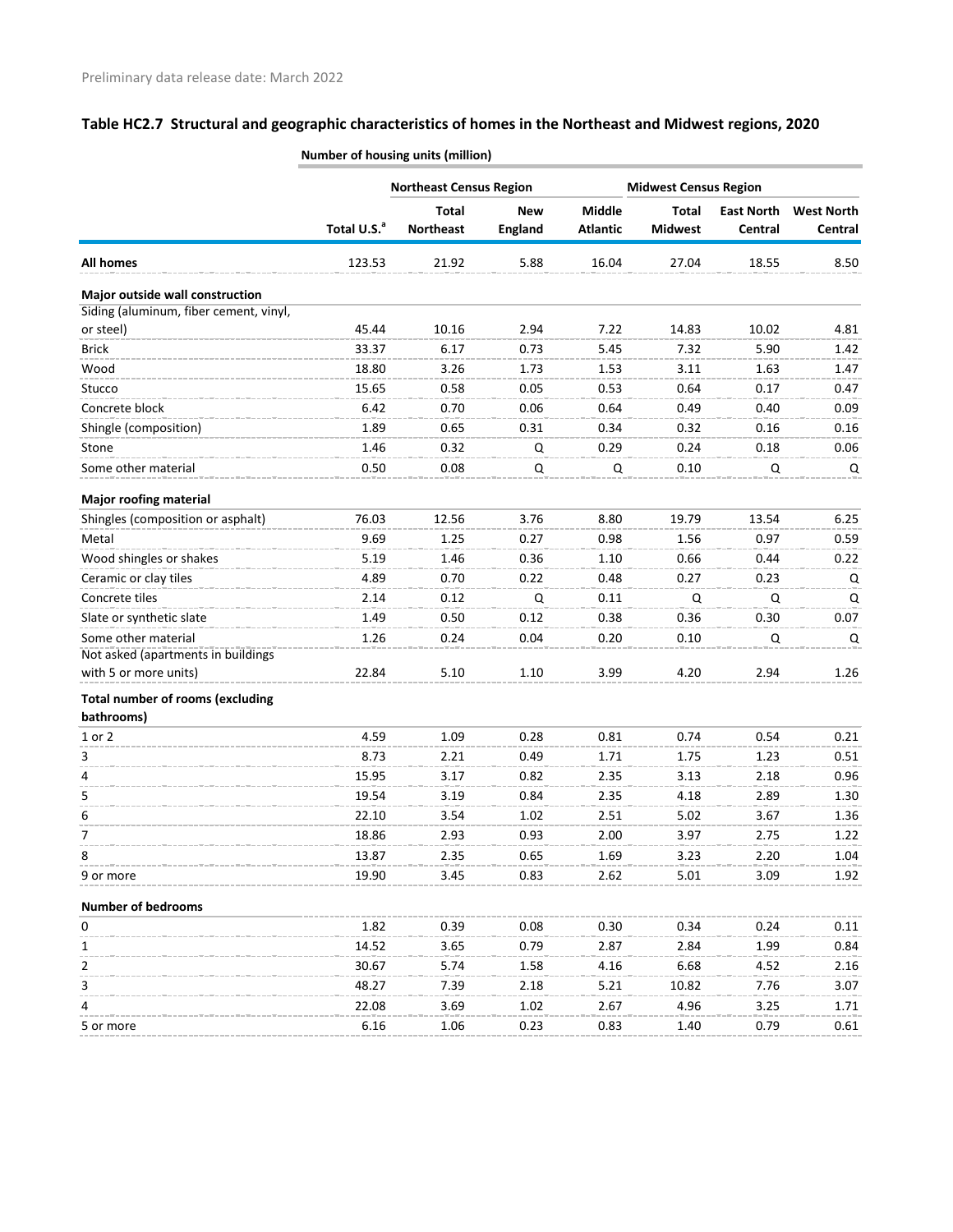|                                                | <b>Northeast Census Region</b> |                  |                | <b>Midwest Census Region</b> |                |                   |                   |
|------------------------------------------------|--------------------------------|------------------|----------------|------------------------------|----------------|-------------------|-------------------|
|                                                |                                | <b>Total</b>     | <b>New</b>     | <b>Middle</b>                | <b>Total</b>   | <b>East North</b> | <b>West North</b> |
|                                                | Total U.S. <sup>a</sup>        | <b>Northeast</b> | <b>England</b> | <b>Atlantic</b>              | <b>Midwest</b> | Central           | Central           |
| <b>All homes</b>                               | 123.53                         | 21.92            | 5.88           | 16.04                        | 27.04          | 18.55             | 8.50              |
| Number of other rooms (excluding<br>bathrooms) |                                |                  |                |                              |                |                   |                   |
| 1                                              | 8.41                           | 1.81             | 0.47           | 1.34                         | 1.40           | 0.99              | 0.40              |
| $\overline{2}$                                 | 27.88                          | 5.44             | 1.45           | 4.00                         | 5.66           | 3.96              | 1.71              |
| 3                                              | 32.82                          | 5.32             | 1.43           | 3.89                         | 7.13           | 5.10              | 2.03              |
| 4                                              | 26.77                          | 4.49             | 1.27           | 3.22                         | 5.97           | 4.16              | 1.82              |
| 5 or more                                      | 27.64                          | 4.86             | 1.26           | 3.60                         | 6.88           | 4.34              | 2.54              |
| <b>Number of full bathrooms</b>                |                                |                  |                |                              |                |                   |                   |
| 0                                              | 0.15                           | Q                | Q              | Q                            | Q              | Q                 | N                 |
| 1                                              | 50.32                          | 12.60            | 3.48           | 9.12                         | 13.10          | 9.36              | 3.74              |
| 2                                              | 56.85                          | 7.34             | 1.88           | 5.46                         | 10.58          | 7.28              | 3.30              |
| 3 or more                                      | 16.21                          | 1.95             | 0.52           | 1.44                         | 3.35           | 1.89              | 1.45              |
| <b>Number of half bathrooms</b>                |                                |                  |                |                              |                |                   |                   |
| 0                                              | 86.83                          | 14.50            | 3.84           | 10.66                        | 17.98          | 12.02             | 5.96              |
| 1                                              | 33.79                          | 6.75             | 1.88           | 4.87                         | 8.28           | 5.97              | 2.30              |
| 2 or more                                      | 2.91                           | 0.67             | 0.16           | 0.52                         | 0.78           | 0.55              | 0.23              |
| <b>Basement</b>                                |                                |                  |                |                              |                |                   |                   |
| Yes                                            | 36.83                          | 11.19            | 3.30           | 7.89                         | 15.63          | 10.48             | 5.15              |
| Finished basement                              | 21.71                          | 5.70             | 1.52           | 4.18                         | 9.04           | 5.60              | 3.43              |
| Unfinished basement                            | 15.12                          | 5.49             | 1.78           | 3.71                         | 6.60           | 4.88              | 1.72              |
| No.                                            | 47.68                          | 1.99             | 0.34           | 1.65                         | 4.28           | 3.02              | 1.27              |
| Not asked (apartments and mobile               |                                |                  |                |                              |                |                   |                   |
| homes)                                         | 39.01                          | 8.74             | 2.24           | 6.50                         | 7.13           | 5.05              | 2.08              |
| <b>Attic</b>                                   |                                |                  |                |                              |                |                   |                   |
| Yes                                            | 56.50                          | 8.48             | 2.45           | 6.03                         | 13.26          | 9.16              | 4.10              |
| Finished attic                                 | 7.68                           | 1.45             | 0.30           | 1.15                         | 1.47           | 1.01              | 0.46              |
| Unfinished attic                               | 48.83                          | 7.02             | 2.15           | 4.88                         | 11.79          | 8.15              | 3.64              |
| No                                             | 28.01                          | 4.70             | 1.19           | 3.51                         | 6.65           | 4.33              | 2.32              |
| Not asked (apartments and mobile               |                                |                  |                |                              |                |                   |                   |
| homes)                                         | 39.01                          | 8.74             | 2.24           | 6.50                         | 7.13           | 5.05              | 2.08              |
| <b>Attached garage</b>                         |                                |                  |                |                              |                |                   |                   |
| Yes                                            | 51.79                          | 6.86             | 1.77           | 5.10                         | 12.32          | 8.16              | 4.16              |
| 1-car garage                                   | 11.27                          | 2.74             | 0.55           | 2.19                         | 2.30           | 1.43              | 0.87              |
| 2-car garage                                   | 34.18                          | 3.70             | 1.07           | 2.63                         | 8.15           | 5.71              | 2.44              |
| 3 or more car garage                           | 6.34                           | 0.43             | 0.15           | 0.28                         | 1.87           | 1.02              | 0.85              |
| No<br>Not asked (apartments and mobile         | 32.72                          | 6.32             | 1.87           | 4.44                         | 7.60           | 5.34              | 2.26              |
| homes)                                         | 39.01                          | 8.74             | 2.24           | 6.50                         | 7.13           | 5.05              | 2.08              |
|                                                |                                |                  |                |                              |                |                   |                   |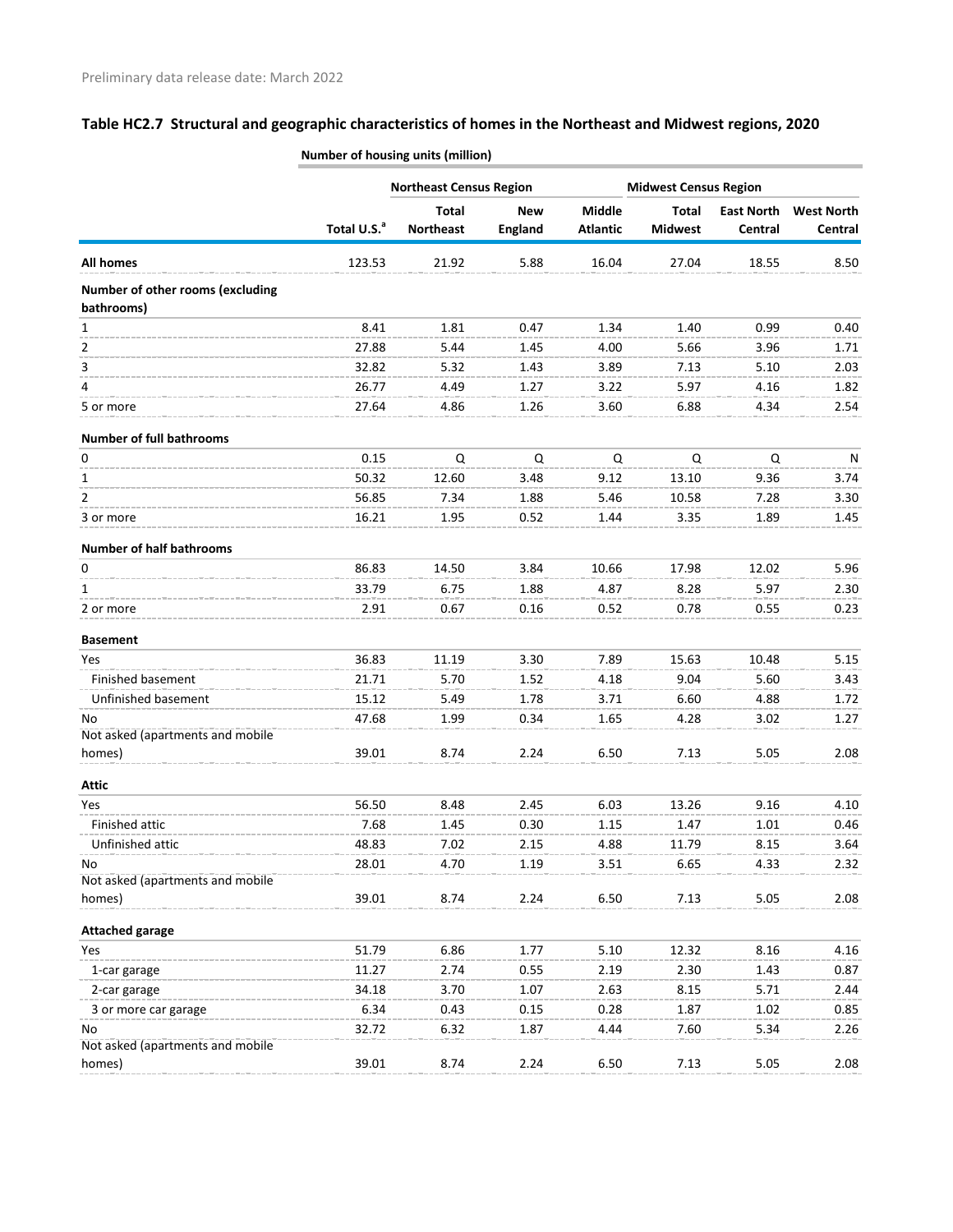|                                      |                         | <b>Northeast Census Region</b> |                | <b>Midwest Census Region</b> |                |                   |                   |
|--------------------------------------|-------------------------|--------------------------------|----------------|------------------------------|----------------|-------------------|-------------------|
|                                      |                         | <b>Total</b>                   | <b>New</b>     | <b>Middle</b>                | <b>Total</b>   | <b>East North</b> | <b>West North</b> |
|                                      | Total U.S. <sup>a</sup> | <b>Northeast</b>               | <b>England</b> | <b>Atlantic</b>              | <b>Midwest</b> | Central           | Central           |
| <b>All homes</b>                     | 123.53                  | 21.92                          | 5.88           | 16.04                        | 27.04          | 18.55             | 8.50              |
| <b>Adequacy of insulation</b>        |                         |                                |                |                              |                |                   |                   |
| Well insulated                       | 34.34                   | 5.82                           | 1.58           | 4.24                         | 7.14           | 4.72              | 2.42              |
| Adequately insulated                 | 64.27                   | 11.18                          | 3.05           | 8.12                         | 14.78          | 10.13             | 4.65              |
| Poorly insulated                     | 21.29                   | 4.17                           | 1.12           | 3.06                         | 4.49           | 3.24              | 1.26              |
| Not insulated                        | 3.63                    | 0.75                           | 0.13           | 0.62                         | 0.63           | 0.47              | 0.16              |
| Home is too drafty during the winter |                         |                                |                |                              |                |                   |                   |
| Never                                | 55.37                   | 8.34                           | 2.21           | 6.12                         | 10.74          | 6.99              | 3.75              |
| Some of the time                     | 52.63                   | 10.45                          | 2.84           | 7.61                         | 12.68          | 8.96              | 3.72              |
| Most of the time                     | 10.39                   | 2.07                           | 0.56           | 1.51                         | 2.47           | 1.79              | 0.67              |
| All of the time                      | 5.14                    | 1.06                           | 0.26           | 0.81                         | 1.15           | 0.80              | 0.35              |
| Any ceilings higher than 8 feet      |                         |                                |                |                              |                |                   |                   |
| Yes                                  | 55.18                   | 8.77                           | 2.36           | 6.41                         | 11.10          | 7.51              | 3.59              |
| No                                   | 61.52                   | 12.65                          | 3.38           | 9.27                         | 14.97          | 10.41             | 4.56              |
| Not asked (mobile homes)             | 6.83                    | 0.50                           | 0.14           | 0.36                         | 0.97           | 0.63              | 0.35              |
| <b>Number of windows</b>             |                         |                                |                |                              |                |                   |                   |
| $1$ to $2$                           | 6.95                    | 0.88                           | 0.23           | 0.65                         | 1.69           | 1.10              | 0.59              |
| $3$ to 5                             | 18.15                   | 2.98                           | 0.62           | 2.36                         | 3.14           | 2.24              | 0.90              |
| 6 to 9                               | 29.35                   | 4.76                           | 0.98           | 3.78                         | 5.84           | 4.16              | 1.68              |
| 10 to 15                             | 38.42                   | 6.33                           | 1.74           | 4.59                         | 9.12           | 6.08              | 3.04              |
| 16 to 19                             | 13.61                   | 2.74                           | 0.83           | 1.91                         | 3.40           | 2.29              | 1.11              |
| 20 to 29                             | 12.43                   | 3.10                           | 1.02           | 2.08                         | 2.83           | 1.93              | 0.90              |
| 30 or more                           | 4.62                    | 1.12                           | 0.45           | 0.67                         | 1.02           | 0.74              | 0.28              |
| Type of glass in windows             |                         |                                |                |                              |                |                   |                   |
| Single-pane glass                    | 43.51                   | 6.60                           | 1.68           | 4.92                         | 8.34           | 5.77              | 2.57              |
| Double-pane glass                    | 77.95                   | 15.01                          | 4.08           | 10.93                        | 18.13          | 12.43             | 5.70              |
| Triple-pane glass                    | 2.07                    | 0.30                           | 0.11           | 0.19                         | 0.57           | 0.35              | 0.22              |
| <b>Window frame material</b>         |                         |                                |                |                              |                |                   |                   |
| Metal (aluminum)                     | 47.40                   | 6.27                           | 1.13           | 5.15                         | 6.64           | 4.62              | 2.02              |
| Wood                                 | 40.31                   | 7.91                           | 2.53           | 5.38                         | 11.38          | 7.47              | 3.91              |
| Vinyl                                | 31.85                   | 6.88                           | 1.95           | 4.93                         | 8.09           | 5.79              | 2.30              |
| Fiberglass                           | 1.72                    | 0.29                           | 0.07           | 0.23                         | 0.40           | 0.30              | 0.10              |
| Composite                            | 2.25                    | 0.56                           | 0.20           | 0.36                         | 0.53           | 0.36              | 0.16              |
| Number of sliding glass or French    |                         |                                |                |                              |                |                   |                   |
| doors<br>0                           | 60.38                   | 12.80                          | 3.36           | 9.45                         | 13.52          | 9.12              | 4.40              |
| 1                                    | 39.81                   | 6.05                           | 1.65           | 4.40                         | 9.39           | 6.60              | 2.79              |
| 2                                    | 15.19                   | 1.94                           | 0.51           | 1.43                         | 3.00           | 2.03              | 0.97              |
| 3 or more                            | 8.16                    | 1.12                           | 0.35           | 0.77                         | 1.13           | 0.79              | 0.34              |
|                                      |                         |                                |                |                              |                |                   |                   |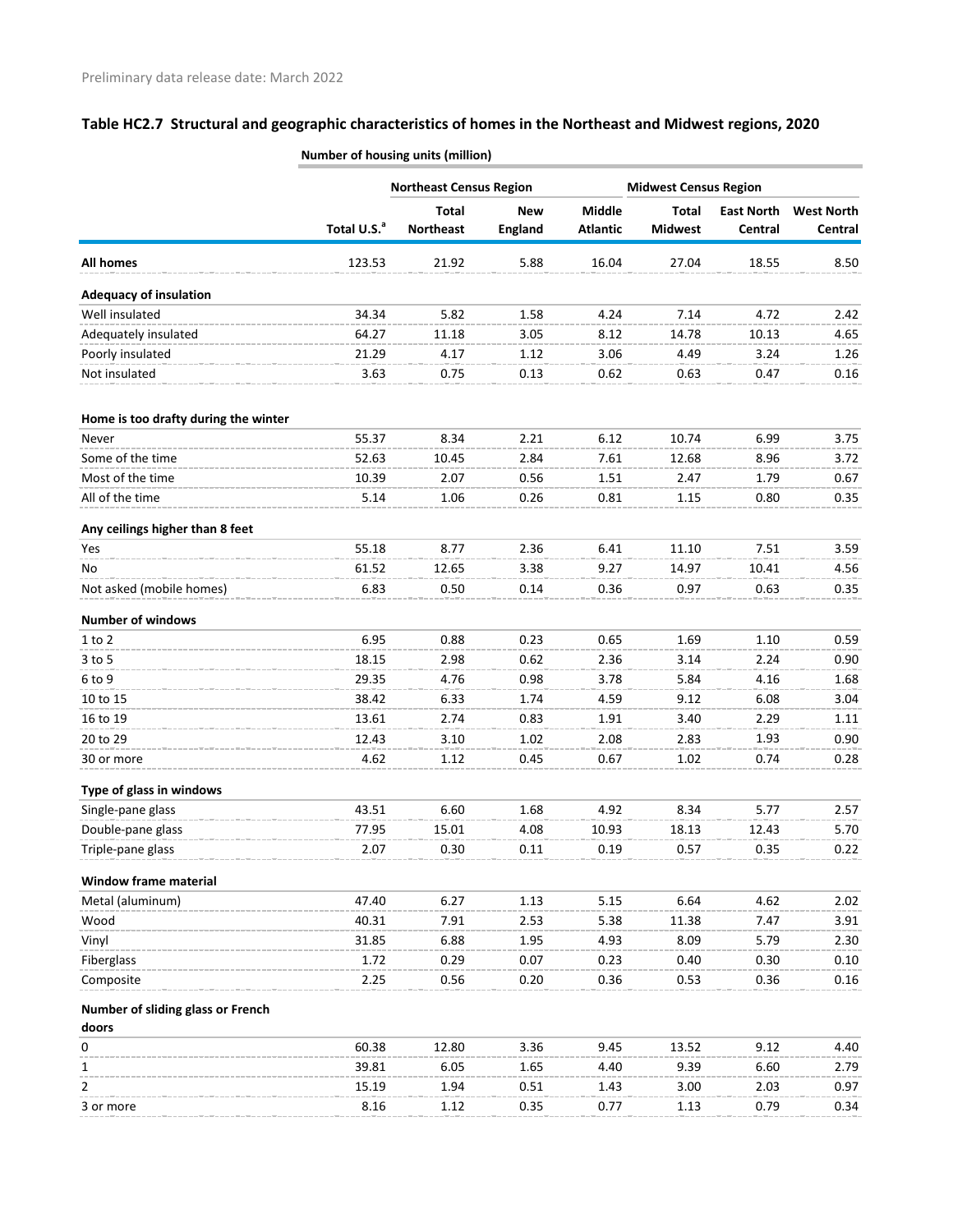#### **Total U.S.<sup>a</sup> Total Northeast New England Middle Atlantic Total Midwest East North Central West North Central All homes** 123.53 21.92 5.88 16.04 27.04 18.55 8.50 **Northeast Census Region Midwest Census Region Electricity meter is a smart meter** Yes 34.30 4.81 1.07 3.74 7.41 5.48 1.93 No 36.81 7.97 2.05 5.92 7.63 5.07 2.56 Don't know 52.42 9.14 2.76 6.38 12.01 8.00 4.01 **Park a car within 20 feet of electrical outlet** Yes 67.83 10.20 2.99 7.21 16.73 11.30 5.43 No 32.87 6.62 1.78 4.84 6.11 4.31 1.80 Not asked (apartments in buildings with 5 or more units) <br>22.84 5.10 1.10 3.99 4.20 2.94 1.26 **Own or lease an all-electric or plug-in hybrid electric vehicle** Yes 1.82 0.30 0.07 0.23 0.22 0.16 0.06 Charge at home 1.39 0.19 0.06 0.14 0.18 0.13 Q No 121.71 21.62 5.81 15.82 26.82 18.39 8.43 **Natural gas available in neighborhood** Yes 84.52 15.65 3.46 12.19 21.59 14.99 6.60 Uses natural gas and the second to the second to the second the second to the second the second to the second t<br>
13.44 10.69 18.99 13.46 5.53 Does not use natural gas 15.03 2.21 0.71 1.50 2.60 1.53 1.07 No 39.01 6.27 2.42 3.86 5.45 3.55 1.90 **Distributed solar generation** Yes 3.37 0.64 0.27 0.37 0.29 0.17 0.11 No 87.98 13.04 3.50 9.53 20.60 13.95 6.65 Not asked (apartments) 32.18 8.24 2.10 6.14 6.15 4.42 1.73 **Experienced power outage lasting more than 24 hours** Yes 22.72 4.88 1.56 3.32 4.23 3.00 1.23 Natural disaster or weather event 19.00 4.46 1.50 2.97 3.56 2.52 1.04 Unable to pay electric bill  $\begin{array}{cccccccc}\n0.25 & Q & Q & N & 0.08 & Q & Q\n\end{array}$ Utility had planned or unplanned blackout 3.08 0.31 0.04 0.27 0.52 0.36 0.16 Other reason for outage 10.39 0.10 Q 0.08 Q Q Q No 100.81 17.04 4.31 12.72 22.81 15.55 7.26 **Back-up generator in home** Yes 17.66 3.96 1.31 2.65 4.23 3.07 1.15 No 105.87 17.96 4.57 13.40 22.82 15.48 7.34 **Swimming pool**

Yes 8.52 1.53 0.38 1.15 1.16 0.91 0.25 No 82.83 12.15 3.40 8.75 19.73 13.21 6.52 Not asked (apartments) 32.18 8.24 2.10 6.14 6.15 4.42 1.73

#### **Number of housing units (million)**

**Table HC2.7 Structural and geographic characteristics of homes in the Northeast and Midwest regions, 2020**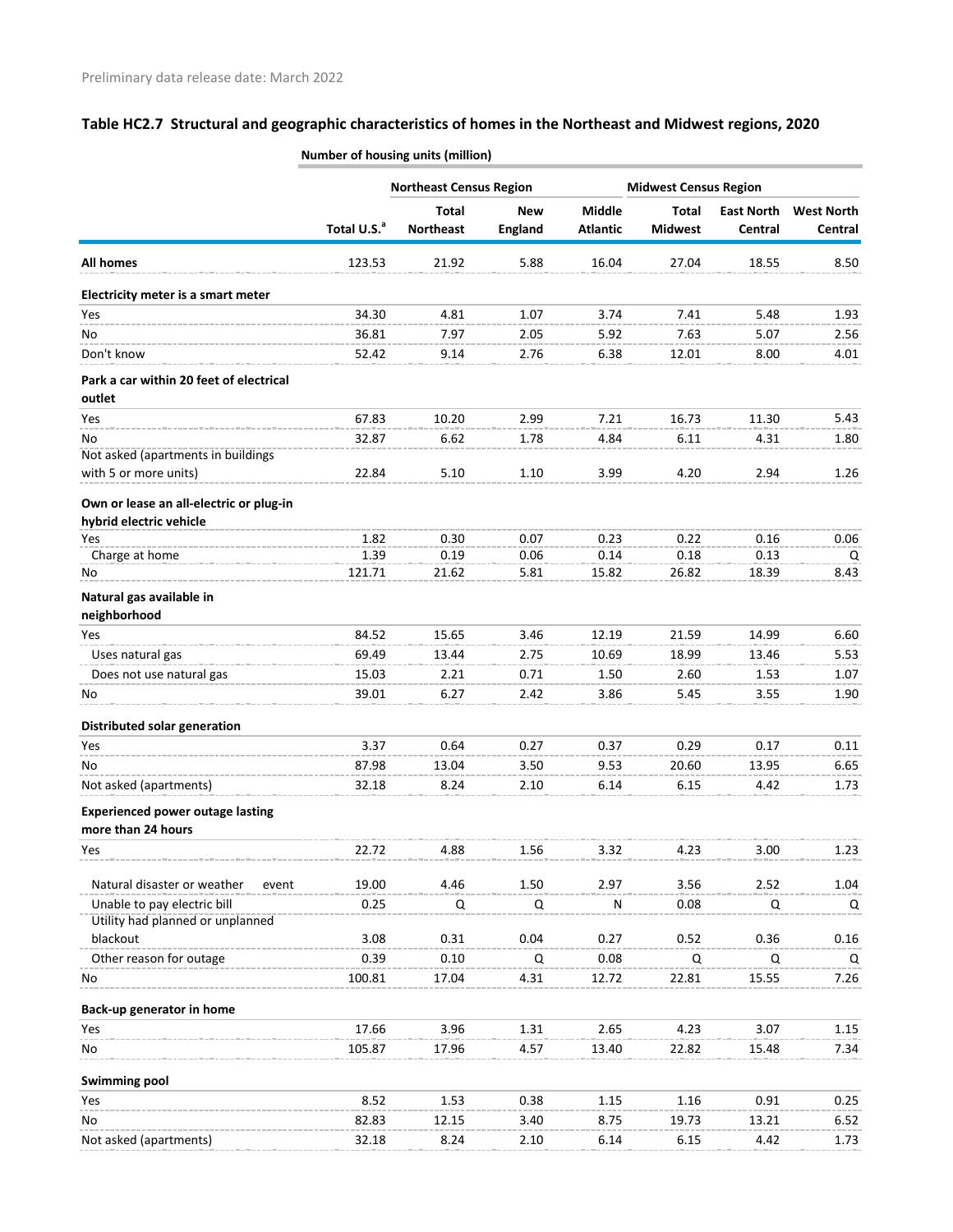|                               |                         | <b>Northeast Census Region</b> |                |                 |                                              |                   |                   |
|-------------------------------|-------------------------|--------------------------------|----------------|-----------------|----------------------------------------------|-------------------|-------------------|
|                               |                         | <b>Total</b>                   | <b>New</b>     | <b>Middle</b>   | <b>Midwest Census Region</b><br><b>Total</b> | <b>East North</b> | <b>West North</b> |
|                               | Total U.S. <sup>a</sup> | <b>Northeast</b>               | <b>England</b> | <b>Atlantic</b> | <b>Midwest</b>                               | Central           | Central           |
| <b>All homes</b>              | 123.53                  | 21.92                          | 5.88           | 16.04           | 27.04                                        | 18.55             | 8.50              |
| Months swimming pool is used  |                         |                                |                |                 |                                              |                   |                   |
| $0$ to $3$                    | 1.90                    | 0.59                           | 0.17           | 0.42            | 0.34                                         | 0.26              | 0.09              |
| 4 to 7                        | 5.08                    | 0.92                           | 0.20           | 0.73            | 0.78                                         | 0.63              | 0.15              |
| 8 to 12                       | 1.54                    | Q                              | Q              | Q               | Q                                            | Q                 | Q                 |
| No swimming pool              | 82.83                   | 12.15                          | 3.40           | 8.75            | 19.73                                        | 13.21             | 6.52              |
| Not asked (apartments)        | 32.18                   | 8.24                           | 2.10           | 6.14            | 6.15                                         | 4.42              | 1.73              |
| Heated swimming pool and fuel |                         |                                |                |                 |                                              |                   |                   |
| Heated swimming pool          | 2.89                    | 0.51                           | 0.08           | 0.43            | 0.36                                         | 0.31              | Q                 |
| Electricity                   | 0.85                    | 0.12                           | 0.04           | 0.07            | 0.10                                         | 0.08              | Q                 |
| Natural gas                   | 1.32                    | 0.21                           | Q              | 0.21            | 0.20                                         | 0.19              | Q                 |
| Propane                       | 0.29                    | 0.11                           | 0.03           | 0.08            | Q                                            | Q                 | Q                 |
| Some other fuel               | 0.42                    | 0.07                           | Q              | 0.06            | Q                                            | Q                 | ${\sf N}$         |
| Unheated swimming pool        | 5.63                    | 1.02                           | 0.30           | 0.72            | 0.80                                         | 0.60              | 0.20              |
| No swimming pool              | 82.83                   | 12.15                          | 3.40           | 8.75            | 19.73                                        | 13.21             | 6.52              |
| Not asked (apartments)        | 32.18                   | 8.24                           | 2.10           | 6.14            | 6.15                                         | 4.42              | 1.73              |
| Hot tub                       |                         |                                |                |                 |                                              |                   |                   |
| Yes                           | 8.84                    | 1.38                           | 0.38           | 0.99            | 1.56                                         | 1.10              | 0.45              |
| No                            | 114.69                  | 20.54                          | 5.49           | 15.05           | 25.49                                        | 17.44             | 8.04              |
| Months hot tub is used        |                         |                                |                |                 |                                              |                   |                   |
| $0$ to $3$                    | 4.22                    | 0.68                           | 0.20           | 0.47            | 0.68                                         | 0.48              | 0.20              |
| 4 to 7                        | 1.27                    | 0.25                           | 0.06           | 0.19            | 0.24                                         | 0.18              | 0.06              |
| 8 to 12                       | 3.35                    | 0.45                           | 0.12           | 0.33            | 0.64                                         | 0.44              | 0.19              |
| No hot tub                    | 114.69                  | 20.54                          | 5.49           | 15.05           | 25.49                                        | 17.44             | 8.04              |
| Hot tub heating fuel          |                         |                                |                |                 |                                              |                   |                   |
| Electricity                   | 4.41                    | 0.64                           | 0.16           | 0.48            | 0.88                                         | 0.63              | 0.25              |
| Natural gas                   | 1.47                    | 0.22                           | 0.05           | 0.17            | 0.19                                         | 0.12              | 0.07              |
| Some other fuel               | 0.36                    | 0.09                           | 0.04           | Q               | Q                                            | Q                 | Q                 |
| Hot tub used 0 months         | 2.60                    | 0.43                           | 0.14           | 0.28            | 0.45                                         | 0.34              | 0.12              |
| No hot tub                    | 114.69                  | 20.54                          | 5.49           | 15.05           | 25.49                                        | 17.44             | 8.04              |

**Number of housing units (million)**

Source: U.S. Energy Information Administration, Office of Energy Demand and Integrated Statistics, Form EIA-457A of the *2020 Residential Energy Consumption Survey*

Notes: Because of rounding, data may not sum to totals. See RECS Terminology for definition of terms used in these tables.

<sup>a</sup> Total U.S. includes all primary occupied housing units in the 50 states and the District of Columbia. Vacant housing units, seasonal units, second homes, military houses, and group quarters are excluded.

<sup>b</sup> The Building America program, sponsored by the U.S. Department of Energy's Office of Energy Efficiency and Renewable Energy (EERE), created these climate regions. We combined climate regions for this publication. The Subarctic region is included with data for Very-cold and Cold.

 $^c$  Housing units are classified using criteria created by the U.S. Census Bureau based on 2010 Census data. Urbanized areas are densely settled groupings of blocks or tracts with 50,000 or more people, while urban clusters have at least 2,500 but less than 50,000 people. All other areas are rural.

Q = Data withheld because either the relative standard error (RSE) was greater than 50% or fewer than 10 households in reporting sample.

N = No households in reporting sample.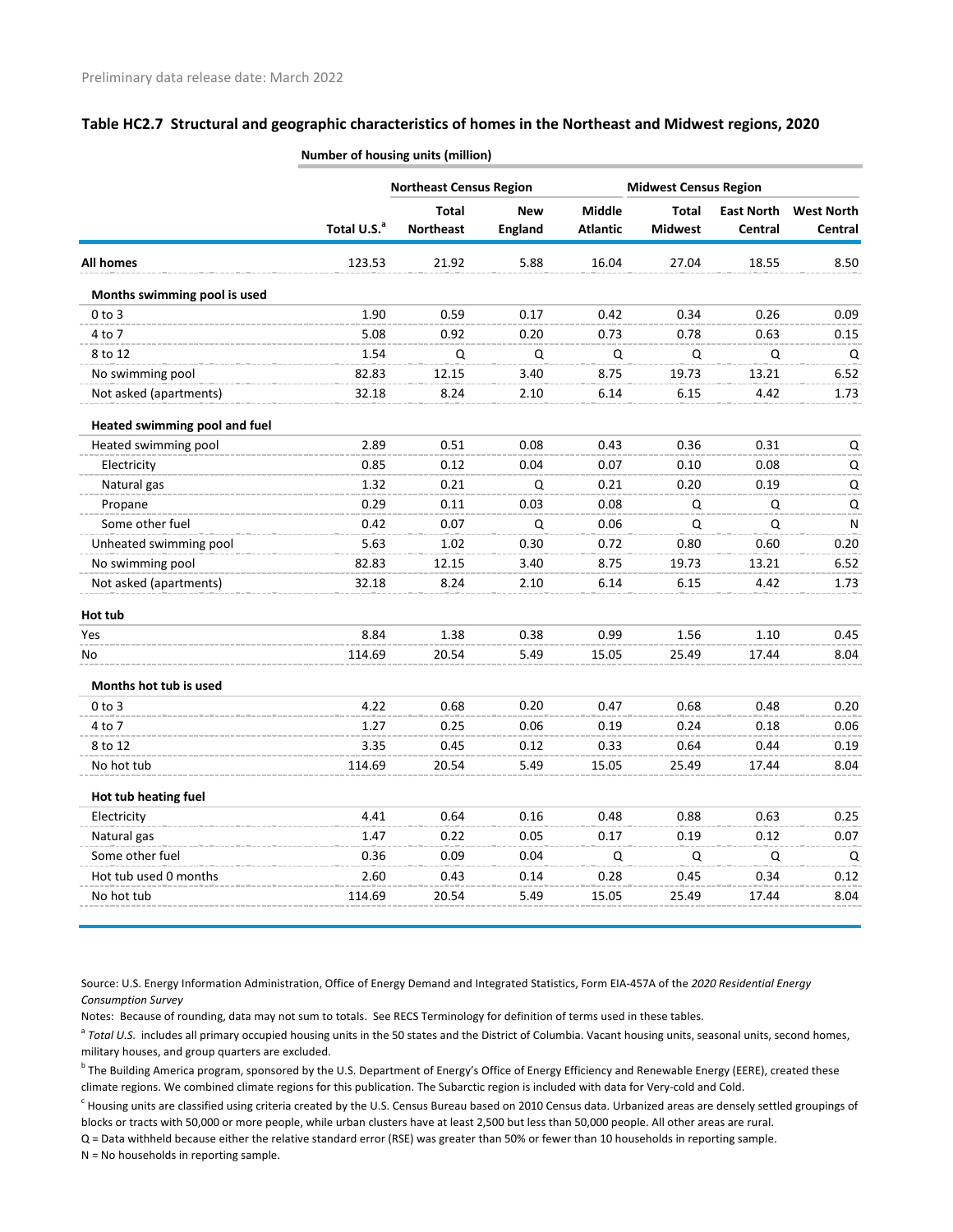|                                                | RSEs for number of housing units |                                |                |                 |                              |                   |                   |  |  |
|------------------------------------------------|----------------------------------|--------------------------------|----------------|-----------------|------------------------------|-------------------|-------------------|--|--|
|                                                |                                  | <b>Northeast Census Region</b> |                |                 | <b>Midwest Census Region</b> |                   |                   |  |  |
|                                                |                                  | <b>Total</b>                   | <b>New</b>     | <b>Middle</b>   | <b>Total</b>                 | <b>East North</b> | <b>West North</b> |  |  |
|                                                | Total U.S. <sup>a</sup>          | <b>Northeast</b>               | <b>England</b> | <b>Atlantic</b> | <b>Midwest</b>               | Central           | Central           |  |  |
| <b>All homes</b>                               | 0.00                             | 0.00                           | 0.00           | 0.00            | 0.00                         | 0.00              | 0.00              |  |  |
| Census urban-rural classification <sup>b</sup> |                                  |                                |                |                 |                              |                   |                   |  |  |
| Urban                                          | 0.28                             | 0.56                           | 0.84           | 0.75            | 0.97                         | 1.23              | 1.37              |  |  |
| Urbanized area                                 | 0.42                             | 0.59                           | 1.19           | 0.84            | 1.23                         | 1.56              | 2.79              |  |  |
| Urban cluster                                  | 2.74                             | 6.76                           | 10.81          | 8.03            | 4.97                         | 7.61              | 6.36              |  |  |
| Rural                                          | 1.23                             | 3.09                           | 3.73           | 4.55            | 3.21                         | 4.56              | 3.59              |  |  |
| Climate region <sup>c</sup>                    |                                  |                                |                |                 |                              |                   |                   |  |  |
| Very cold/Cold                                 | 0.54                             | 1.29                           | 0.00           | 2.26            | 0.49                         | 0.62              | 0.59              |  |  |
| Mixed-humid                                    | 0.77                             | 2.15                           | 0.00           | 2.15            | 2.18                         | 6.58              | 0.90              |  |  |
| Mixed-dry/Hot-dry                              | 1.23                             | 0.00                           | 0.00           | 0.00            | 0.00                         | 0.00              | 0.00              |  |  |
| Hot-humid                                      | 0.69                             | 0.00                           | 0.00           | 0.00            | 0.00                         | 0.00              | 0.00              |  |  |
| Marine                                         | 2.39                             | 0.00                           | 0.00           | 0.00            | 0.00                         | 0.00              | 0.00              |  |  |
| Housing unit type                              |                                  |                                |                |                 |                              |                   |                   |  |  |
| Single-family detached                         | 0.00                             | 0.00                           | 0.00           | 0.00            | 0.00                         | 0.00              | 0.00              |  |  |
| Single-family attached                         | 0.00                             | 0.00                           | 0.00           | 0.00            | 0.00                         | 0.00              | 0.00              |  |  |
| Apartment in buildings with 2-4 units          | 0.00                             | 0.00                           | 0.00           | 0.00            | 0.00                         | 0.00              | 0.00              |  |  |
| Apartments in buildings with 5 or              |                                  |                                |                |                 |                              |                   |                   |  |  |
| more units                                     | 0.00                             | 0.00                           | 0.00           | 0.00            | 0.00                         | 0.00              | 0.00              |  |  |
| Mobile homes                                   | 0.00                             | 0.00                           | 0.00           | 0.00            | 0.00                         | 0.00              | 0.00              |  |  |
| <b>Year of construction</b>                    |                                  |                                |                |                 |                              |                   |                   |  |  |
| Before 1950                                    | 0.00                             | 0.00                           | 0.00           | 0.00            | 0.00                         | 0.00              | 0.00              |  |  |
| 1950 to 1959                                   | 0.00                             | 0.00                           | 0.00           | 0.00            | 0.00                         | 0.00              | 0.00              |  |  |
| 1960 to 1969                                   | 0.00                             | 0.00                           | 0.00           | 0.00            | 0.00                         | 0.00              | 0.00              |  |  |
| 1970 to 1979                                   | 0.00                             | 0.00                           | 0.00           | 0.00            | 0.00                         | 0.00              | 0.00              |  |  |
| 1980 to 1989                                   | 0.00                             | 0.00                           | 0.00           | 0.00            | 0.00                         | 0.00              | 0.00              |  |  |
| 1990 to 1999                                   | 0.00                             | 0.00                           | 0.00           | 0.00            | 0.00                         | 0.00              | 0.00              |  |  |
| 2000 to 2009                                   | 0.00                             | 0.00                           | 0.00           | 0.00            | 0.00                         | 0.00              | 0.00              |  |  |
| 2010 to 2015                                   | 2.84                             | 7.00                           | 11.93          | 8.00            | 5.75                         | 9.62              | 6.89              |  |  |
| 2016 to 2020                                   | 3.44                             | 9.20                           | 12.13          | 11.67           | 6.83                         | 8.89              | 11.60             |  |  |
| <b>Number of stories</b>                       |                                  |                                |                |                 |                              |                   |                   |  |  |
| 1 story                                        | 0.71                             | 3.36                           | 4.05           | 4.09            | 1.81                         | 2.43              | 2.47              |  |  |
| 2 stories                                      | 0.92                             | 1.38                           | 1.94           | 1.76            | 2.38                         | 2.84              | 3.95              |  |  |
| 3 or more stories                              | 5.12                             | 7.40                           | 11.04          | 9.84            | 12.06                        | 16.00             | 20.69             |  |  |
| Split-level                                    | 5.35                             | 13.04                          | 20.22          | 14.42           | 8.56                         | 13.43             | 10.27             |  |  |
| Not asked (apartments and mobile               |                                  |                                |                |                 |                              |                   |                   |  |  |
| homes)                                         | 0.00                             | 0.00                           | 0.00           | 0.00            | 0.00                         | 0.00              | 0.00              |  |  |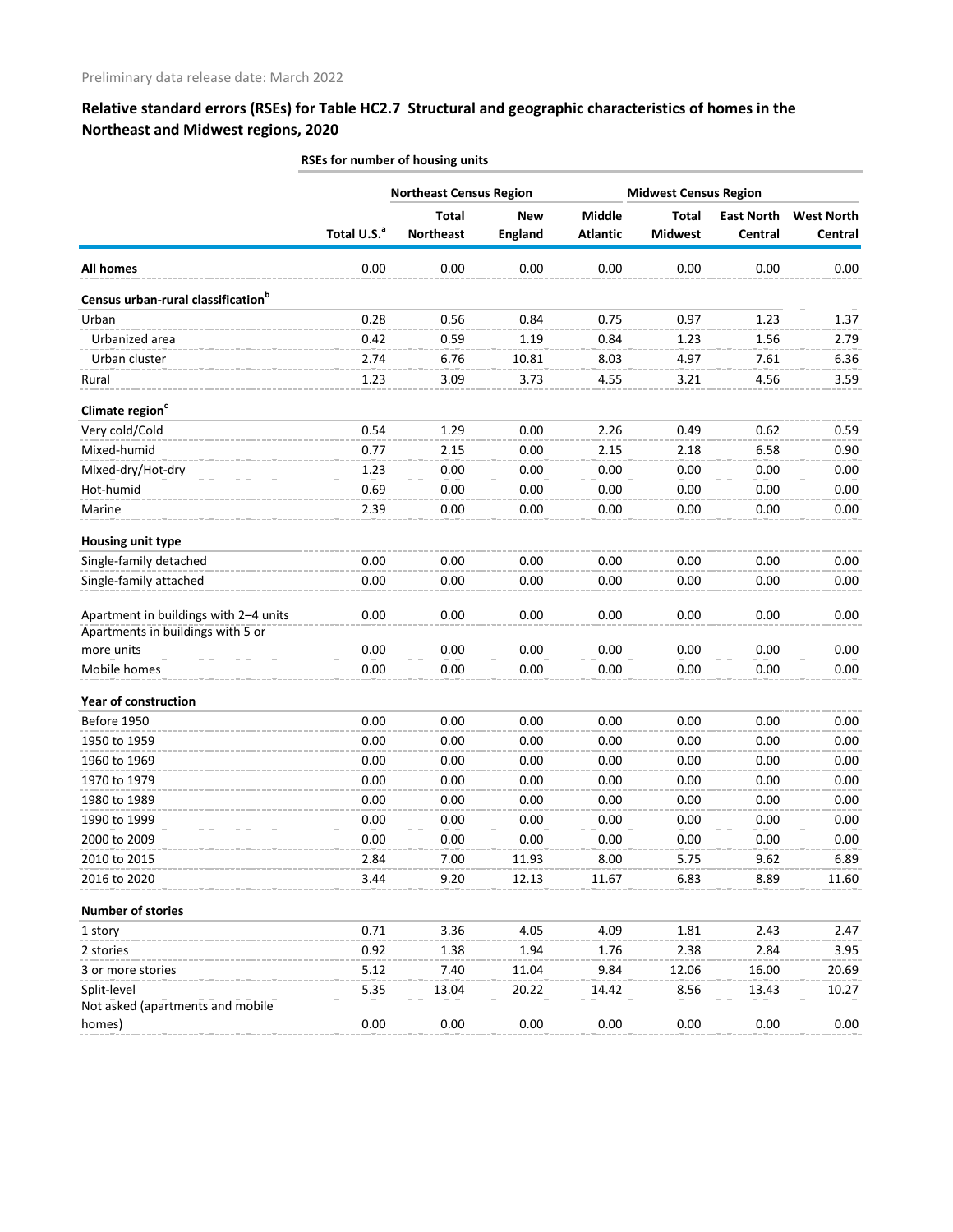|                                         | RSEs for number of housing units |                                |                |                 |                |                              |                   |  |  |
|-----------------------------------------|----------------------------------|--------------------------------|----------------|-----------------|----------------|------------------------------|-------------------|--|--|
|                                         |                                  | <b>Northeast Census Region</b> |                |                 |                | <b>Midwest Census Region</b> |                   |  |  |
|                                         |                                  | <b>Total</b>                   | <b>New</b>     | Middle          | <b>Total</b>   | <b>East North</b>            | <b>West North</b> |  |  |
|                                         | Total U.S. <sup>a</sup>          | <b>Northeast</b>               | <b>England</b> | <b>Atlantic</b> | <b>Midwest</b> | Central                      | Central           |  |  |
| <b>All homes</b>                        | 0.00                             | 0.00                           | 0.00           | 0.00            | 0.00           | 0.00                         | 0.00              |  |  |
| Major outside wall construction         |                                  |                                |                |                 |                |                              |                   |  |  |
| Siding (aluminum, fiber cement, vinyl,  |                                  |                                |                |                 |                |                              |                   |  |  |
| or steel)                               | 1.00                             | 1.91                           | 2.67           | 2.55            | 1.41           | 1.93                         | 2.02              |  |  |
| <b>Brick</b>                            | 1.25                             | 2.65                           | 9.09           | 2.82            | 2.64           | 3.23                         | 6.13              |  |  |
| Wood                                    | 1.71                             | 3.49                           | 4.13           | 6.41            | 5.14           | 7.92                         | 5.27              |  |  |
| Stucco                                  | 1.69                             | 12.00                          | 25.81          | 12.56           | 11.17          | 24.99                        | 12.44             |  |  |
| Concrete block                          | 4.22                             | 12.19                          | 30.89          | 13.21           | 16.98          | 18.90                        | 28.16             |  |  |
| Shingle (composition)                   | 7.23                             | 10.83                          | 11.47          | 15.73           | 17.07          | 26.89                        | 20.43             |  |  |
| Stone                                   | 7.06                             | 16.38                          | 44.82          | 18.13           | 21.35          | 25.01                        | 31.86             |  |  |
| Some other material                     | 13.54                            | 28.40                          | 46.14          | 37.14           | 31.43          | 33.85                        | 92.32             |  |  |
| <b>Major roofing material</b>           |                                  |                                |                |                 |                |                              |                   |  |  |
| Shingles (composition or asphalt)       | 0.47                             | 1.28                           | 1.85           | 1.66            | 0.86           | 1.21                         | 1.12              |  |  |
| Metal                                   | 2.36                             | 8.34                           | 8.96           | 9.75            | 6.89           | 9.85                         | 9.09              |  |  |
| Wood shingles or shakes                 | 4.40                             | 7.23                           | 14.65          | 8.94            | 13.84          | 18.52                        | 15.49             |  |  |
| Ceramic or clay tiles                   | 3.55                             | 10.58                          | 16.22          | 13.43           | 20.13          | 22.62                        | 37.43             |  |  |
| Concrete tiles                          | 6.39                             | 28.06                          | 101.02         | 29.33           | 35.13          | 46.71                        | 51.88             |  |  |
| Slate or synthetic slate                | 7.60                             | 12.39                          | 26.24          | 15.28           | 17.93          | 21.41                        | 32.40             |  |  |
| Some other material                     | 7.69                             | 19.81                          | 33.77          | 22.48           | 31.00          | 37.44                        | 45.26             |  |  |
| Not asked (apartments in buildings      |                                  |                                |                |                 |                |                              |                   |  |  |
| with 5 or more units)                   | 0.00                             | 0.00                           | 0.00           | 0.00            | 0.00           | 0.00                         | 0.00              |  |  |
| <b>Total number of rooms (excluding</b> |                                  |                                |                |                 |                |                              |                   |  |  |
| bathrooms)                              |                                  |                                |                |                 |                |                              |                   |  |  |
| 1 or 2                                  | 4.95                             | 9.51                           | 12.68          | 11.43           | 11.20          | 13.16                        | 22.81             |  |  |
| 3                                       | 2.52                             | 6.67                           | 9.03           | 7.54            | 7.34           | 9.34                         | 11.85             |  |  |
| 4                                       | 2.05                             | 4.66                           | 7.53           | 5.97            | 5.79           | 6.91                         | 7.44              |  |  |
| 5                                       | 1.99                             | 4.67                           | 6.49           | 5.77            | 4.15           | 5.15                         | 6.89              |  |  |
| 6                                       | 1.80                             | 4.10                           | 5.30           | 5.39            | 4.04           | 4.58                         | 8.01              |  |  |
| 7                                       | 1.81                             | 3.74                           | 5.12           | 4.93            | 3.74           | 5.11                         | 6.30              |  |  |
| 8                                       | 2.06                             | 5.06                           | 8.80           | 5.92            | 4.67           | 6.44                         | 7.60              |  |  |
| 9 or more                               | 1.53                             | 4.50                           | 5.62           | 5.66            | 2.97           | 4.69                         | 4.24              |  |  |
| <b>Number of bedrooms</b>               |                                  |                                |                |                 |                |                              |                   |  |  |
| 0                                       | 8.69                             | 16.15                          | 23.80          | 18.71           | 17.55          | 23.70                        | 28.63             |  |  |
| 1                                       | 1.88                             | 3.63                           | 6.66           | 3.78            | 5.13           | 6.59                         | 7.88              |  |  |
| 2                                       | 1.21                             | 3.52                           | 3.97           | 4.47            | 2.86           | 3.73                         | 4.76              |  |  |
| 3                                       | 1.16                             | 2.42                           | 3.32           | 2.98            | 2.14           | 2.55                         | 3.79              |  |  |
| 4                                       | 1.86                             | 3.70                           | 5.69           | 4.67            | 4.31           | 5.43                         | 5.64              |  |  |
| 5 or more                               | 2.93                             | 8.03                           | 11.73          | 9.91            | 6.94           | 10.72                        | 9.88              |  |  |
|                                         |                                  |                                |                |                 |                |                              |                   |  |  |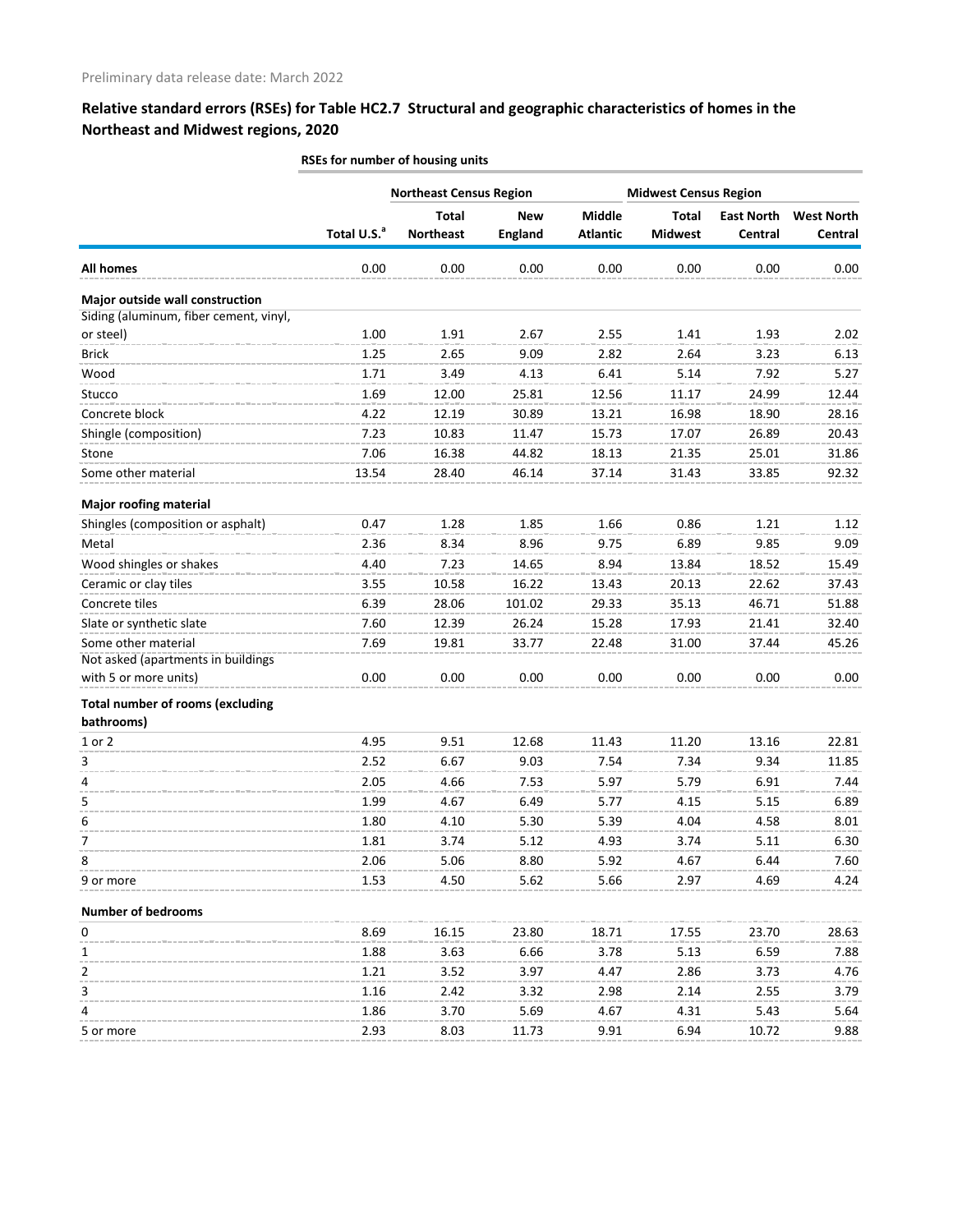|                                  |                         | <b>Northeast Census Region</b> |                |                                  | <b>Midwest Census Region</b>   |                   |                   |  |
|----------------------------------|-------------------------|--------------------------------|----------------|----------------------------------|--------------------------------|-------------------|-------------------|--|
|                                  | Total U.S. <sup>a</sup> | <b>Total</b>                   | <b>New</b>     | <b>Middle</b><br><b>Atlantic</b> | <b>Total</b><br><b>Midwest</b> | <b>East North</b> | <b>West North</b> |  |
|                                  |                         | <b>Northeast</b>               | <b>England</b> |                                  |                                | Central           | Central           |  |
| All homes                        | 0.00                    | 0.00                           | 0.00           | 0.00                             | 0.00                           | 0.00              | 0.00              |  |
| Number of other rooms (excluding |                         |                                |                |                                  |                                |                   |                   |  |
| bathrooms)                       |                         |                                |                |                                  |                                |                   |                   |  |
| $\mathbf{1}$                     | 3.23                    | 6.44                           | 9.08           | 7.82                             | 8.31                           | 10.93             | 14.61             |  |
| 2                                | 1.53                    | 3.05                           | 4.37           | 4.00                             | 3.56                           | 4.62              | 5.50              |  |
| 3                                | 1.28                    | 3.44                           | 4.93           | 4.32                             | 2.67                           | 3.57              | 4.77              |  |
| 4                                | 1.51                    | 3.13                           | 5.08           | 3.90                             | 2.99                           | 3.87              | 4.46              |  |
| 5 or more                        | 1.32                    | 3.24                           | 5.24           | 4.10                             | 2.49                           | 3.46              | 3.76              |  |
| <b>Number of full bathrooms</b>  |                         |                                |                |                                  |                                |                   |                   |  |
| 0                                | 26.23                   | 67.05                          | 101.66         | 70.10                            | 74.07                          | 74.07             | 0.00              |  |
| 1                                | 0.88                    | 1.49                           | 2.12           | 1.82                             | 1.76                           | 2.26              | 2.53              |  |
| $\overline{2}$                   | 0.79                    | 2.49                           | 3.87           | 2.95                             | 2.19                           | 2.80              | 3.23              |  |
| 3 or more                        | 1.67                    | 5.41                           | 8.68           | 6.66                             | 4.43                           | 6.82              | 5.14              |  |
| <b>Number of half bathrooms</b>  |                         |                                |                |                                  |                                |                   |                   |  |
| 0                                | 0.58                    | 1.11                           | 1.71           | 1.44                             | 1.50                           | 2.03              | 1.69              |  |
| 1                                | 1.57                    | 2.26                           | 3.36           | 2.90                             | 3.31                           | 4.09              | 4.26              |  |
| 2 or more                        | 5.06                    | 10.59                          | 16.50          | 13.96                            | 10.64                          | 13.62             | 15.71             |  |
|                                  |                         |                                |                |                                  |                                |                   |                   |  |
| <b>Basement</b><br>Yes           | 0.64                    | 0.91                           | 1.01           | 1.13                             | 0.90                           | 1.36              | 1.46              |  |
| Finished basement                | 1.13                    | 2.08                           | 3.79           | 2.84                             | 1.94                           | 3.08              | 2.52              |  |
| Unfinished basement              | 1.50                    | 2.61                           | 3.04           | 3.50                             | 2.41                           | 3.30              | 4.37              |  |
| No                               | 0.49                    | 5.11                           | 9.73           | 5.43                             | 3.28                           | 4.74              | 5.96              |  |
| Not asked (apartments and mobile |                         |                                |                |                                  |                                |                   |                   |  |
| homes)                           | 0.00                    | 0.00                           | 0.00           | 0.00                             | 0.00                           | 0.00              | 0.00              |  |
| <b>Attic</b>                     |                         |                                |                |                                  |                                |                   |                   |  |
| Yes                              | 0.65                    | 1.57                           | 2.04           | 2.10                             | 1.27                           | 1.67              | 2.05              |  |
| Finished attic                   | 3.10                    | 6.79                           | 10.18          | 7.70                             | 7.65                           | 10.00             | 9.58              |  |
| Unfinished attic                 | 0.75                    | 1.94                           | 2.46           | 2.64                             | 1.66                           | 2.06              | 2.49              |  |
| No                               | 1.31                    | 2.82                           | 4.21           | 3.60                             | 2.52                           | 3.54              | 3.61              |  |
| Not asked (apartments and mobile |                         |                                |                |                                  |                                |                   |                   |  |
| homes)                           | 0.00                    | 0.00                           | 0.00           | 0.00                             | 0.00                           | 0.00              | 0.00              |  |
| <b>Attached garage</b>           |                         |                                |                |                                  |                                |                   |                   |  |
| Yes                              | 0.74                    | 1.93                           | 2.74           | 2.46                             | 1.40                           | 1.92              | 2.09              |  |
| 1-car garage                     | 2.46                    | 4.24                           | 7.19           | 5.05                             | 5.13                           | 6.44              | 7.37              |  |
| 2-car garage                     | 1.22                    | 3.21                           | 4.09           | 4.06                             | 1.88                           | 2.40              | 3.92              |  |
| 3 or more car garage             | 3.67                    | 10.58                          | 12.47          | 14.43                            | 6.14                           | 8.99              | 6.67              |  |
| No                               | 1.17                    | 2.09                           | 2.58           | 2.82                             | 2.27                           | 2.94              | 3.85              |  |
| Not asked (apartments and mobile |                         |                                |                |                                  |                                |                   |                   |  |
| homes)                           | 0.00                    | 0.00                           | 0.00           | 0.00                             | 0.00                           | 0.00              | 0.00              |  |

**RSEs for number of housing units**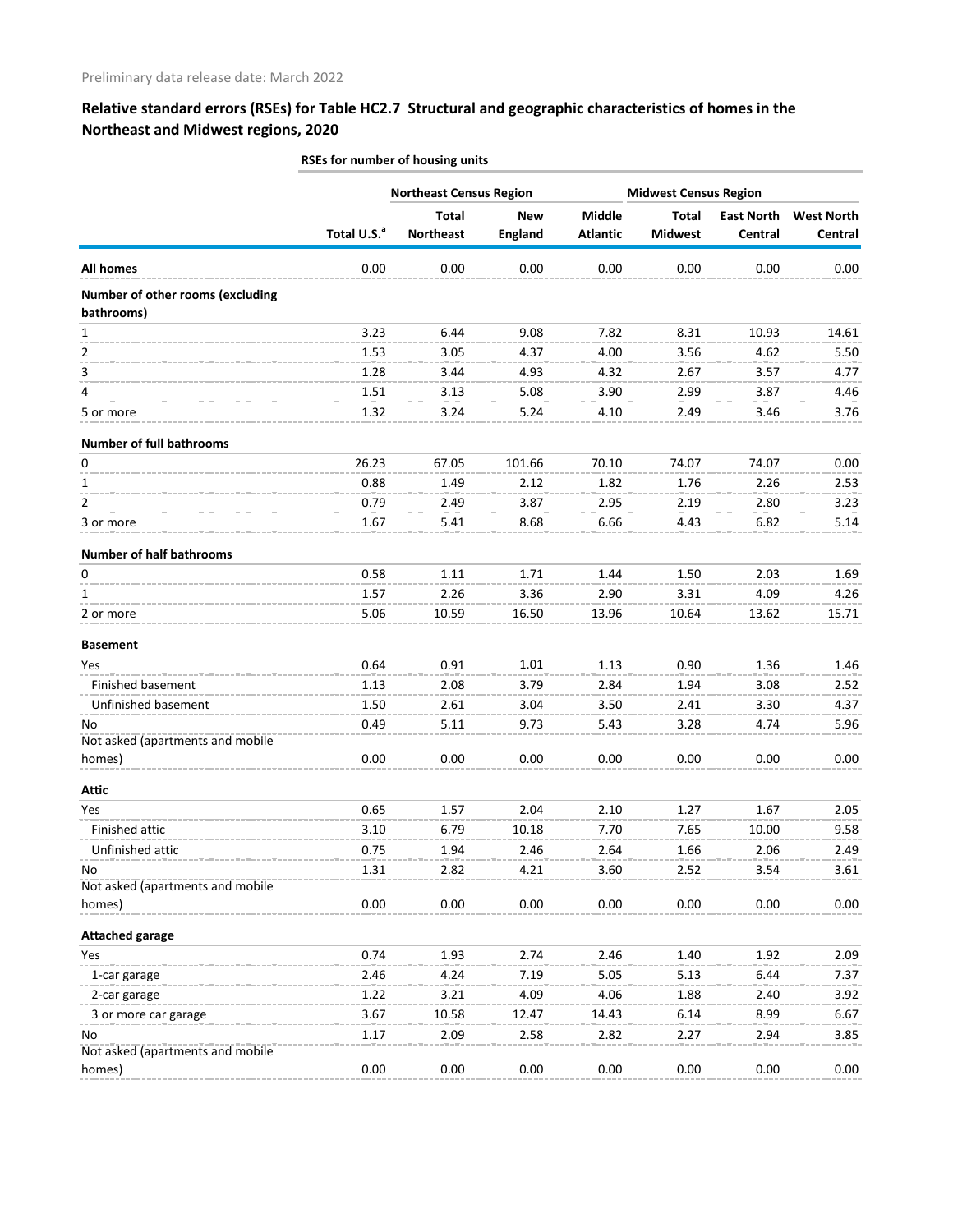|                                            | RSEs for number of housing units |                                  |                              |                                  |                                |                              |                              |  |  |  |  |
|--------------------------------------------|----------------------------------|----------------------------------|------------------------------|----------------------------------|--------------------------------|------------------------------|------------------------------|--|--|--|--|
|                                            |                                  | <b>Northeast Census Region</b>   |                              |                                  | <b>Midwest Census Region</b>   |                              |                              |  |  |  |  |
|                                            | Total U.S. <sup>a</sup>          | <b>Total</b><br><b>Northeast</b> | <b>New</b><br><b>England</b> | <b>Middle</b><br><b>Atlantic</b> | <b>Total</b><br><b>Midwest</b> | <b>East North</b><br>Central | <b>West North</b><br>Central |  |  |  |  |
| <b>All homes</b>                           | 0.00                             | 0.00                             | 0.00                         | 0.00                             | 0.00                           | 0.00                         | 0.00                         |  |  |  |  |
| <b>Adequacy of insulation</b>              |                                  |                                  |                              |                                  |                                |                              |                              |  |  |  |  |
| Well insulated                             | 1.43                             | 3.36                             | 4.16                         | 4.15                             | 3.29                           | 4.33                         | 4.07                         |  |  |  |  |
| Adequately insulated                       | 0.76                             | 1.84                             | 2.92                         | 2.38                             | 1.87                           | 2.46                         | 2.44                         |  |  |  |  |
| Poorly insulated                           | 1.85                             | 3.71                             | 5.73                         | 4.74                             | 3.87                           | 5.14                         | 6.19                         |  |  |  |  |
| Not insulated                              | 5.49                             | 12.32                            | 22.15                        | 13.47                            | 14.05                          | 19.40                        | 21.29                        |  |  |  |  |
| Home is too drafty during the winter       |                                  |                                  |                              |                                  |                                |                              |                              |  |  |  |  |
| Never                                      | 0.88                             | 2.54                             | 3.17                         | 3.25                             | 2.09                           | 3.04                         | 2.62                         |  |  |  |  |
| Some of the time                           | 0.87                             | 2.17                             | 2.89                         | 2.63                             | 1.80                           | 2.38                         | 2.90                         |  |  |  |  |
| Most of the time                           | 2.99                             | 5.07                             | 7.92                         | 6.36                             | 5.44                           | 7.17                         | 8.54                         |  |  |  |  |
| All of the time                            | 4.40                             | 9.81                             | 16.37                        | 11.57                            | 9.96                           | 11.97                        | 13.52                        |  |  |  |  |
| Any ceilings higher than 8 feet            |                                  |                                  |                              |                                  |                                |                              |                              |  |  |  |  |
| Yes                                        | 0.84                             | 2.57                             | 3.45                         | 3.21                             | 2.18                           | 2.69                         | 2.96                         |  |  |  |  |
| No                                         | 0.76                             | 1.78                             | 2.40                         | 2.22                             | 1.61                           | 1.94                         | 2.33                         |  |  |  |  |
| Not asked (mobile homes)                   | 0.00                             | 0.00                             | 0.00                         | 0.00                             | 0.00                           | 0.00                         | 0.00                         |  |  |  |  |
| <b>Number of windows</b>                   |                                  |                                  |                              |                                  |                                |                              |                              |  |  |  |  |
| $1$ to $2$                                 | 3.87                             | 10.14                            | 14.59                        | 13.78                            | 7.65                           | 10.39                        | 10.64                        |  |  |  |  |
| $3$ to 5                                   | 1.88                             | 5.10                             | 7.54                         | 5.99                             | 5.27                           | 6.87                         | 7.17                         |  |  |  |  |
| 6 to 9                                     | 1.54                             | 3.63                             | 6.35                         | 4.50                             | 3.60                           | 4.75                         | 5.43                         |  |  |  |  |
| 10 to 15                                   | 0.97                             | 3.08                             | 4.49                         | 3.86                             | 1.94                           | 2.57                         | 3.08                         |  |  |  |  |
| 16 to 19                                   | 2.24                             | 4.41                             | 6.85                         | 5.43                             | 5.15                           | 6.89                         | 5.90                         |  |  |  |  |
| 20 to 29                                   | 2.05                             | 4.04                             | 5.52                         | 4.97                             | 4.47                           | 6.11                         | 6.17                         |  |  |  |  |
| 30 or more                                 | 3.72                             | 7.32                             | 8.91                         | 11.68                            | 7.99                           | 10.02                        | 15.70                        |  |  |  |  |
| Type of glass in windows                   |                                  |                                  |                              |                                  |                                |                              |                              |  |  |  |  |
| Single-pane glass                          | 1.08                             | 2.69                             | 4.56                         | 3.17                             | 3.11                           | 3.79                         | 4.27                         |  |  |  |  |
| Double-pane glass                          | 0.61                             | 1.17                             | 2.00                         | 1.40                             | 1.47                           | 1.85                         | 1.90                         |  |  |  |  |
| Triple-pane glass                          | 6.23                             | 14.06                            | 20.67                        | 19.48                            | 10.13                          | 15.72                        | 16.71                        |  |  |  |  |
| Window frame material                      |                                  |                                  |                              |                                  |                                |                              |                              |  |  |  |  |
| Metal (aluminum)                           | 0.90                             | 2.93                             | 6.48                         | 3.27                             | 3.32                           | 4.23                         | 4.72                         |  |  |  |  |
| Wood                                       | 1.09                             | 2.58                             | 3.36                         | 3.18                             | 2.35                           | 2.98                         | 2.89                         |  |  |  |  |
| Vinyl                                      | 1.32                             | 2.94                             | 3.56                         | 4.00                             | 3.13                           | 3.63                         | 5.11                         |  |  |  |  |
| Fiberglass                                 | 7.57                             | 18.95                            | 27.13                        | 24.52                            | 15.90                          | 20.92                        | 20.97                        |  |  |  |  |
| Composite                                  | 5.39                             | 10.25                            | 15.42                        | 14.77                            | 12.75                          | 15.57                        | 17.47                        |  |  |  |  |
| Number of sliding glass or French<br>doors |                                  |                                  |                              |                                  |                                |                              |                              |  |  |  |  |
| 0                                          | 0.92                             | 1.46                             | 2.42                         | 1.73                             | 1.87                           | 2.59                         | 2.15                         |  |  |  |  |
| 1                                          | 1.35                             | 2.82                             | 4.30                         | 3.31                             | 2.38                           | 3.28                         | 2.80                         |  |  |  |  |
| 2                                          | 2.38                             | 5.38                             | 9.56                         | 6.42                             | 5.07                           | 6.70                         | 8.37                         |  |  |  |  |
| 3 or more                                  | 2.64                             | 6.39                             | 10.70                        | 8.08                             | 8.42                           | 12.41                        | 12.43                        |  |  |  |  |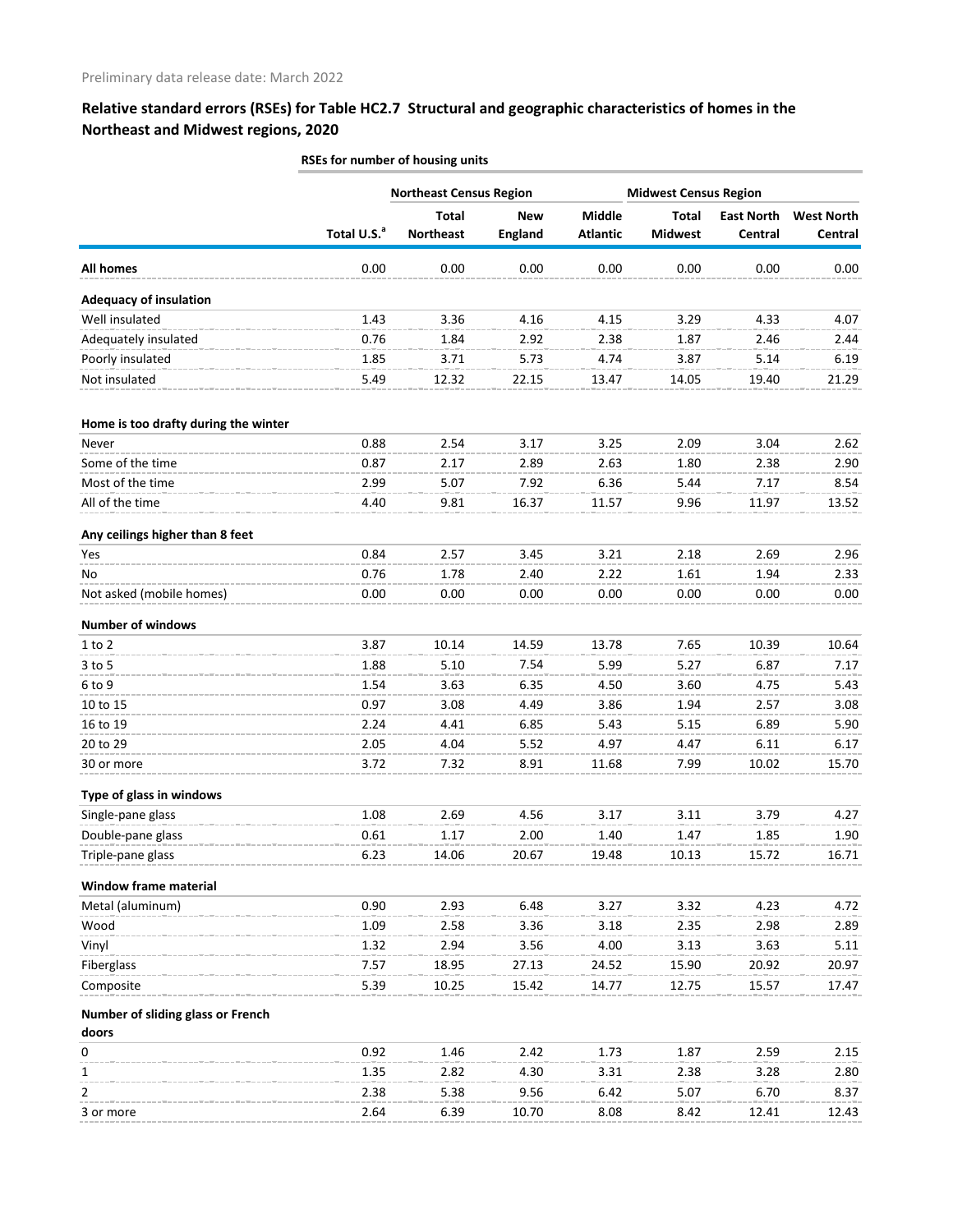|                                                                    |                         | RSEs for number of housing units |                              |                           |                                |                              |                              |  |  |  |
|--------------------------------------------------------------------|-------------------------|----------------------------------|------------------------------|---------------------------|--------------------------------|------------------------------|------------------------------|--|--|--|
|                                                                    |                         | <b>Northeast Census Region</b>   |                              |                           | <b>Midwest Census Region</b>   |                              |                              |  |  |  |
|                                                                    | Total U.S. <sup>a</sup> | <b>Total</b><br><b>Northeast</b> | <b>New</b><br><b>England</b> | Middle<br><b>Atlantic</b> | <b>Total</b><br><b>Midwest</b> | <b>East North</b><br>Central | <b>West North</b><br>Central |  |  |  |
| <b>All homes</b>                                                   | 0.00                    | 0.00                             | 0.00                         | 0.00                      | 0.00                           | 0.00                         | 0.00                         |  |  |  |
| Electricity meter is a smart meter                                 |                         |                                  |                              |                           |                                |                              |                              |  |  |  |
| Yes                                                                | 1.41                    | 3.90                             | 5.22                         | 4.96                      | 2.90                           | 3.51                         | 5.14                         |  |  |  |
| No                                                                 | 1.05                    | 2.20                             | 3.64                         | 2.82                      | 2.91                           | 4.14                         | 4.25                         |  |  |  |
| Don't know                                                         | 0.87                    | 2.50                             | 3.12                         | 3.10                      | 1.85                           | 2.37                         | 2.92                         |  |  |  |
| Park a car within 20 feet of electrical<br>outlet                  |                         |                                  |                              |                           |                                |                              |                              |  |  |  |
| Yes                                                                | 0.57                    | 1.46                             | 2.10                         | 1.77                      | 1.10                           | 1.48                         | 1.51                         |  |  |  |
| No                                                                 | 1.17                    | 2.25                             | 3.53                         | 2.63                      | 3.02                           | 3.87                         | 4.56                         |  |  |  |
| Not asked (apartments in buildings                                 |                         |                                  |                              |                           |                                |                              |                              |  |  |  |
| with 5 or more units)                                              | 0.00                    | 0.00                             | 0.00                         | 0.00                      | 0.00                           | 0.00                         | 0.00                         |  |  |  |
| Own or lease an all-electric or plug-in<br>hybrid electric vehicle |                         |                                  |                              |                           |                                |                              |                              |  |  |  |
| Yes                                                                | 5.29                    | 15.56                            | 24.30                        | 17.45                     | 22.33                          | 24.15                        | 38.12                        |  |  |  |
| Charge at home                                                     | 6.49                    | 18.43                            | 21.54                        | 21.88                     | 21.95                          | 26.15                        | 35.01                        |  |  |  |
| No                                                                 | 0.08                    | 0.21                             | 0.29                         | 0.25                      | 0.19                           | 0.21                         | 0.29                         |  |  |  |
| Natural gas available in<br>neighborhood                           |                         |                                  |                              |                           |                                |                              |                              |  |  |  |
| Yes                                                                | 0.50                    | 0.97                             | 2.03                         | 1.11                      | 0.90                           | 1.12                         | 1.48                         |  |  |  |
| Uses natural gas                                                   | 0.69                    | 1.15                             | 2.84                         | 1.51                      | 1.18                           | 1.35                         | 2.04                         |  |  |  |
| Does not use natural gas                                           | 2.59                    | 6.28                             | 7.98                         | 8.80                      | 5.39                           | 7.01                         | 7.02                         |  |  |  |
| No                                                                 | 1.08                    | 2.41                             | 2.89                         | 3.50                      | 3.57                           | 4.74                         | 5.13                         |  |  |  |
| Distributed solar generation                                       |                         |                                  |                              |                           |                                |                              |                              |  |  |  |
| Yes                                                                | 4.38                    | 8.47                             | 11.09                        | 13.31                     | 16.78                          | 22.14                        | 22.61                        |  |  |  |
| No                                                                 | 0.17                    | 0.42                             | 0.87                         | 0.51                      | 0.23                           | 0.27                         | 0.39                         |  |  |  |
| Not asked (apartments)                                             | 0.00                    | 0.00                             | 0.00                         | 0.00                      | 0.00                           | 0.00                         | 0.00                         |  |  |  |
| <b>Experienced power outage lasting</b>                            |                         |                                  |                              |                           |                                |                              |                              |  |  |  |
| more than 24 hours                                                 |                         |                                  |                              |                           |                                |                              |                              |  |  |  |
| Yes                                                                | 1.76                    | 3.72                             | 4.18                         | 4.68                      | 4.01                           | 5.11                         | 6.26                         |  |  |  |
| Natural disaster or weather<br>event                               | 2.16                    | 3.73                             | 4.56                         | 4.54                      | 4.73                           | 6.20                         | 6.03                         |  |  |  |
| Unable to pay electric bill                                        | 21.61                   | 71.99                            | 71.99                        | 0.00                      | 31.54                          | 36.16                        | 54.25                        |  |  |  |
| Utility had planned or unplanned                                   |                         |                                  |                              |                           |                                |                              |                              |  |  |  |
| blackout                                                           | 5.22                    | 17.50                            | 37.02                        | 20.03                     | 13.96                          | 17.63                        | 23.19                        |  |  |  |
| Other reason for outage                                            | 17.58                   | 30.43                            | 73.16                        | 31.57                     | 43.89                          | 60.02                        | 57.59                        |  |  |  |
| No                                                                 | 0.40                    | 1.07                             | 1.51                         | 1.22                      | 0.74                           | 0.99                         | 1.06                         |  |  |  |
| Back-up generator in home                                          |                         |                                  |                              |                           |                                |                              |                              |  |  |  |
| Yes                                                                | 1.83                    | 3.36                             | 4.52                         | 4.70                      | 3.92                           | 4.75                         | 6.16                         |  |  |  |
| No                                                                 | 0.31                    | 0.74                             | 1.30                         | 0.93                      | 0.73                           | 0.94                         | 0.97                         |  |  |  |
| <b>Swimming pool</b>                                               |                         |                                  |                              |                           |                                |                              |                              |  |  |  |
| Yes                                                                | 2.84                    | 5.79                             | 7.71                         | 7.16                      | 9.24                           | 11.19                        | 15.93                        |  |  |  |
| No                                                                 | 0.29                    | 0.73                             | 0.86                         | 0.94                      | 0.54                           | 0.77                         | 0.60                         |  |  |  |
| Not asked (apartments)                                             | 0.00                    | 0.00                             | 0.00                         | 0.00                      | 0.00                           | 0.00                         | 0.00                         |  |  |  |
|                                                                    |                         |                                  |                              |                           |                                |                              |                              |  |  |  |